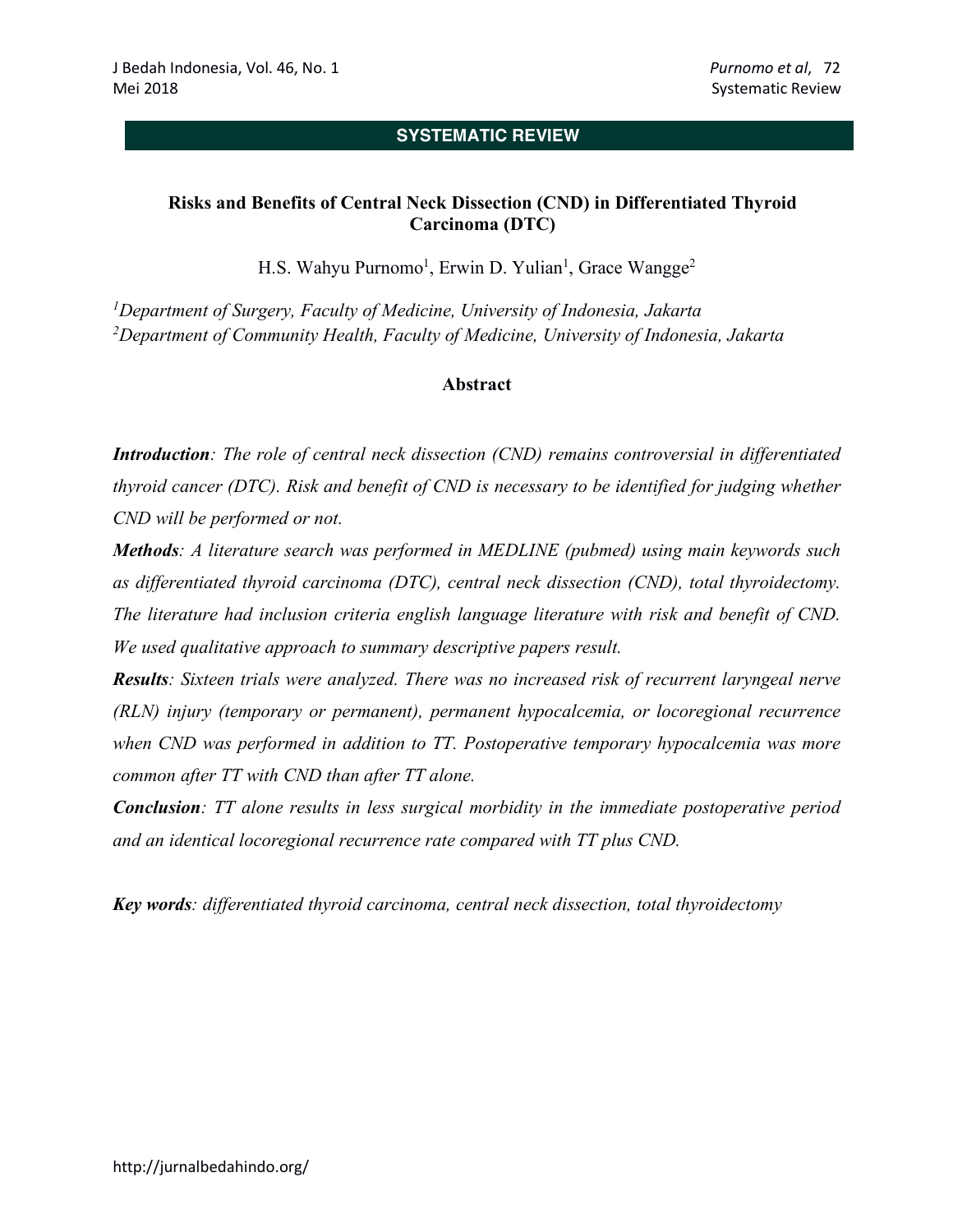## **Risiko dan Manfaat** *Central Neck Dissection* **(CND) pada** *Differentiated Thyroid Cancer*  **(DTC)**

H.S. Wahyu Purnomo<sup>1</sup>, Erwin D. Yulian<sup>1</sup>, Grace Wangge<sup>2</sup>

*1Departemen Ilmu Bedah, Fakultas Kedokteran Universitas Indonesia, Jakarta 2 Departemen Ilmu Kedokteran Komunitas, Fakultas Kedokteran Universitas Indonesia, Jakarta*

## **Abstrak**

*Latar Belakang: Peran central neck dissection (CND) masih kontroversial pada differentiated thyroid cancer (DTC). Risiko dan manfaat CND penting diketahui untuk pertimbangan melakukan CND.*

*Metode: Dilakukan pencarian penelitian yang dipublikasikan di MEDLINE (pubmed) menggunakan kata kunci differentiated thyroid carcinoma (DTC), central neck dissection (CND), total thyroidectomy. Penelitian yang diambil memiliki kriteria inklusi, penelitian dengan bahasa inggris dengan risiko dan manfaat CND. Kemudian dilakukan analisis sistematik dengan pendekatan kualitatif untuk merangkum hasil penelitian yang bersifat deskriptif.*

*Hasil: Analisis yang dilakukan pada 16 penelitian tidak terjadi peningkatan risiko cedera Reccurent laryngeus nerve (RLN) yang terdiri dari cedera sementara dan cedera permanen atau terjadi kekambuhan lokal regional yang dilakukan pada CND setelah TT. Kejadian hipokalsemia sementara pasca operasi lebih umum terjadi pada TT dengan CND dibandingkan dengan TT sendiri.*

*Simpulan: Tiroidektomi total sendiri morbiditasnya lebih kecil pada periode pasca operasi dan memiliki kekambuhan lokal dan regional hampir sama dibandingkan TT dengan CND.*

*TT disertai CND memiliki manfaat menurunkan angka rekurensi. Namun TT disertai CND memiliki risiko terjadinya hipokalsemia sementara dan cedera RLN sementara yang lebih besar dibandingkan TT saja.* 

*Kata kunci: differentiated thyroid carcinoma, central neck dissection, tiroidektomi total*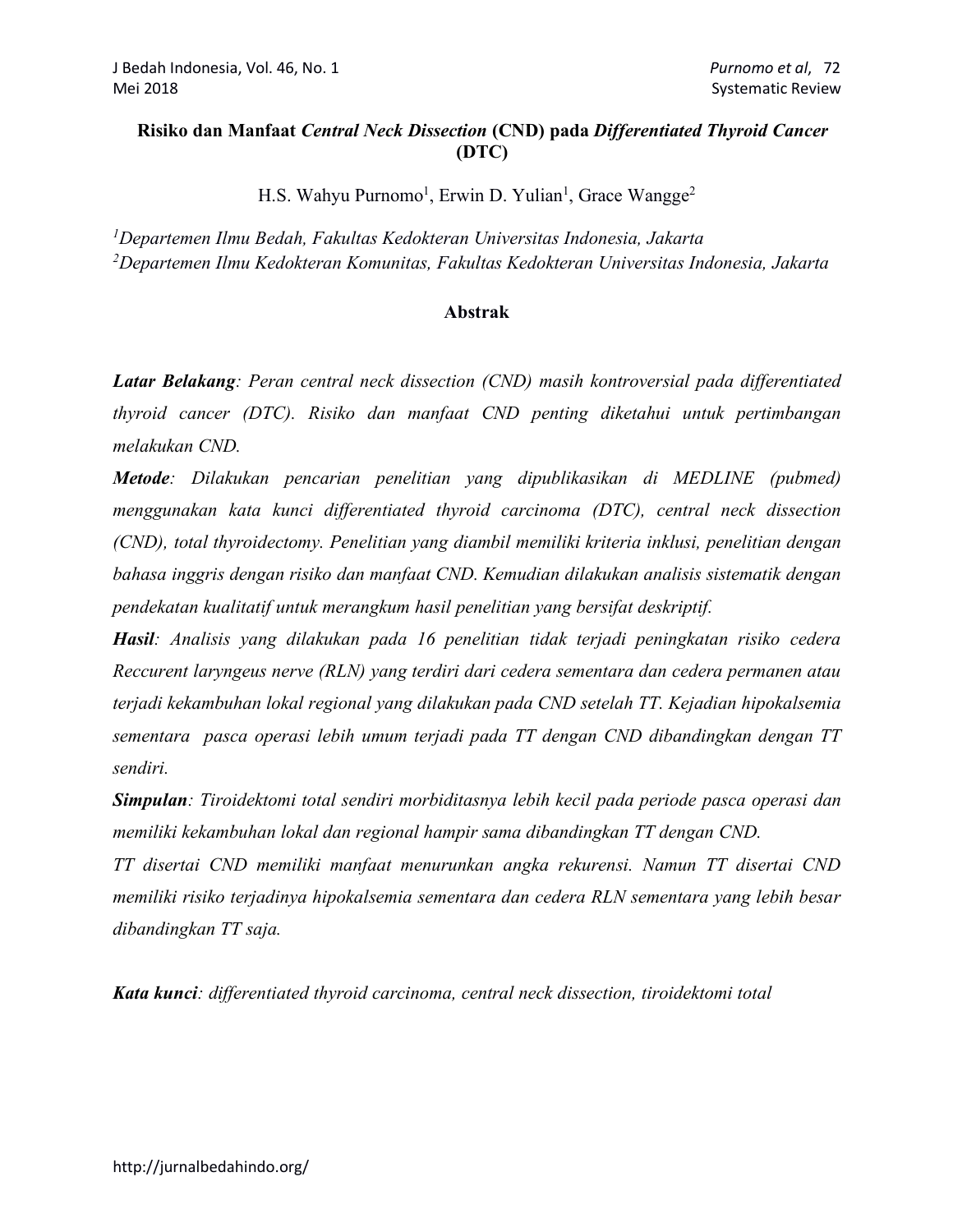#### **Introduction**

Differentiated thyroid carcinoma (DTC) is a case of thyroid malignancies which is mostly frequent to be detected, covering 90% of the new cases of thyroid malignancies in the areas provided with sufficient iodine in the world. This kind of tumor largely appears to be slow growing tumor and normally has good prognosis with survival rate for 10 years reaching 90%. Nevertheless, DTC, particularly papillary thyroid carcinoma (PTC) frequently metastasizes into regional lymph gland. Metastasis of lymph gland is found in 20- 50% of PTC patients and micro metastasis is identified in 90% of the patients. Central compartment is the most frequent location of metastasis of lymph gland, with the prevalence of metastasis ranges between 30 to 90%. Metastasis of regional lymph gland is associated with the increase of recurrence rate (30%). The increasing recurrence rate causes morbidity and mortality to increase.1,2

The implementation procedures of DTC should cover regional lymph gland management including central compartment lymph gland inside. Central neck dissection (CND) as one way to obtain adequate regional control seems to be controversial. The different risks and benefits in different healthcare centre encourage debates on CND roles.3 CND itself can be in form of prophylactic CND (pCND) or terapeutic CND (tCND). The difference of both lays on the identification of central compartment lymph gland status. If the status of central compartment lymph gland has been identified, then CND performed is therapeutic  $4$  In this systematic review, the discussion is on pCND.

Thyroidectomy is the gold standard proccedure to obtain adequate local control. Meanwhile, to obtain regional control, there are several action alternatives in form of CND or radioiodine ablation  $(RIA).$ <sup>5,6,7,8</sup> Surgeons selecting CND argued that CND had benefits to decrease recurrence and decline morbidity due to recurrent operation. Meanwhile, the surgeons who are not selecting CND argued that only with total thyroidectomy (TT) can give the same benefit with CND with lower complication risk. 9,10

Benefit of CND in DTC is to prevent recurrence so that it can minimize morbidity. The risk of CND complication is associated with the increase of hypocalcemia due to hypoparathyroidism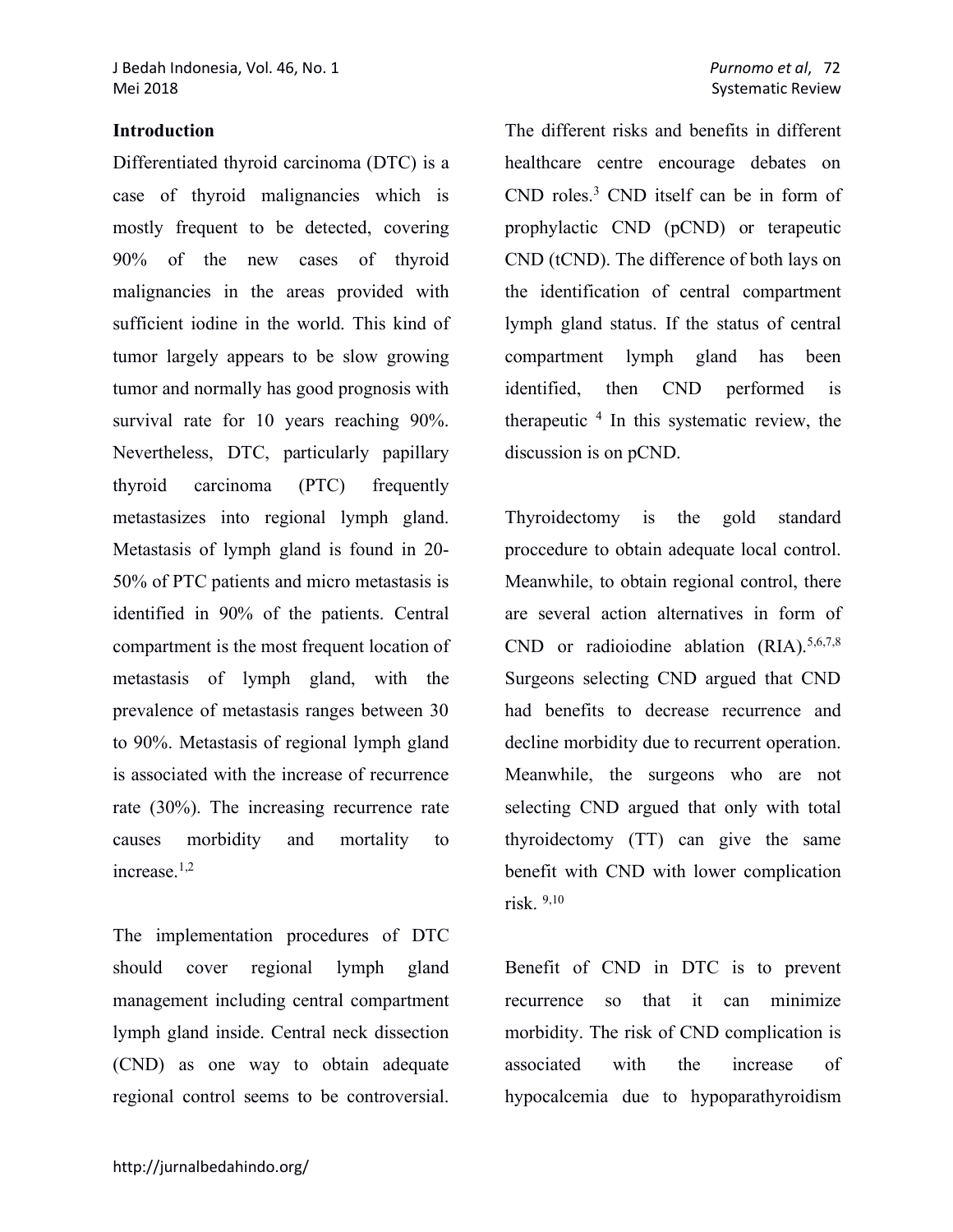and reccurent laryngeus nerve (RLN) injury compared to only total thyroidectomy.6 In relation to various data regarding the risks and benefits of CND in different healthcare centre, data analysis qualitatively needs to be performed from different research to obtain a comprehensive overview concerning the risks and benefits of CND related to recurrence and complication.<sup>11,12</sup>

### **Methods**

Data collection strategy is performed based on electronic database (Medline, ScienceDirect-Elsevier, Springerlink and Embase) from January 1995 to April 2015 to identify all research investigating CND for DTC case. The data collection/searching strategy employs terms *differentiated thyroid carcinoma*,*total thyroidectomy, central node dissection*. Relevant articles were collected and employed to expand the reference materials to use. Furthermore, systematic analysis was performed by using qualitative approach to summarize the research results in form of descriptive research.

#### **Results**

This systematic review identified 3.558 subjects from 16 studies published between January 1995 and April 2010. Of 1.499 subjects (42%) underwent TT with CND and 2.059 subjects (58%) only underwent TT. The heterogeneity of research and patients were identified. The majority of research was *trial retrospective* or cohort and there was only one research with *randomized control trials* (RCT). (Table 1) Afterwards, research classification was done based on the topics to analyze, such as temporary hypocalcaemia, permanent hypocalcaemia, temporary and permanent recurrens laringeal nerve (RLN) injury, local and regional recurrence, central and non-central recurrence, post operative recurrence of tCND and pCND.

#### **Surgery Morbidity**

Of 11 studies mentioning the data of postoperative temporary hypocalcaemia after the performance of TT with CND compared to temporary hypocalcaemia in only TT. Of 13 studies reported the prevalence of permanent hypocalcaemia. The definition of temporary and permanent hypocalcaemia ranges from subjective symptom in the results of laboratory examination. The overall prevalence of temporary hypocalcaemia after the performance of TT with CND is significantly higher than TT itself which is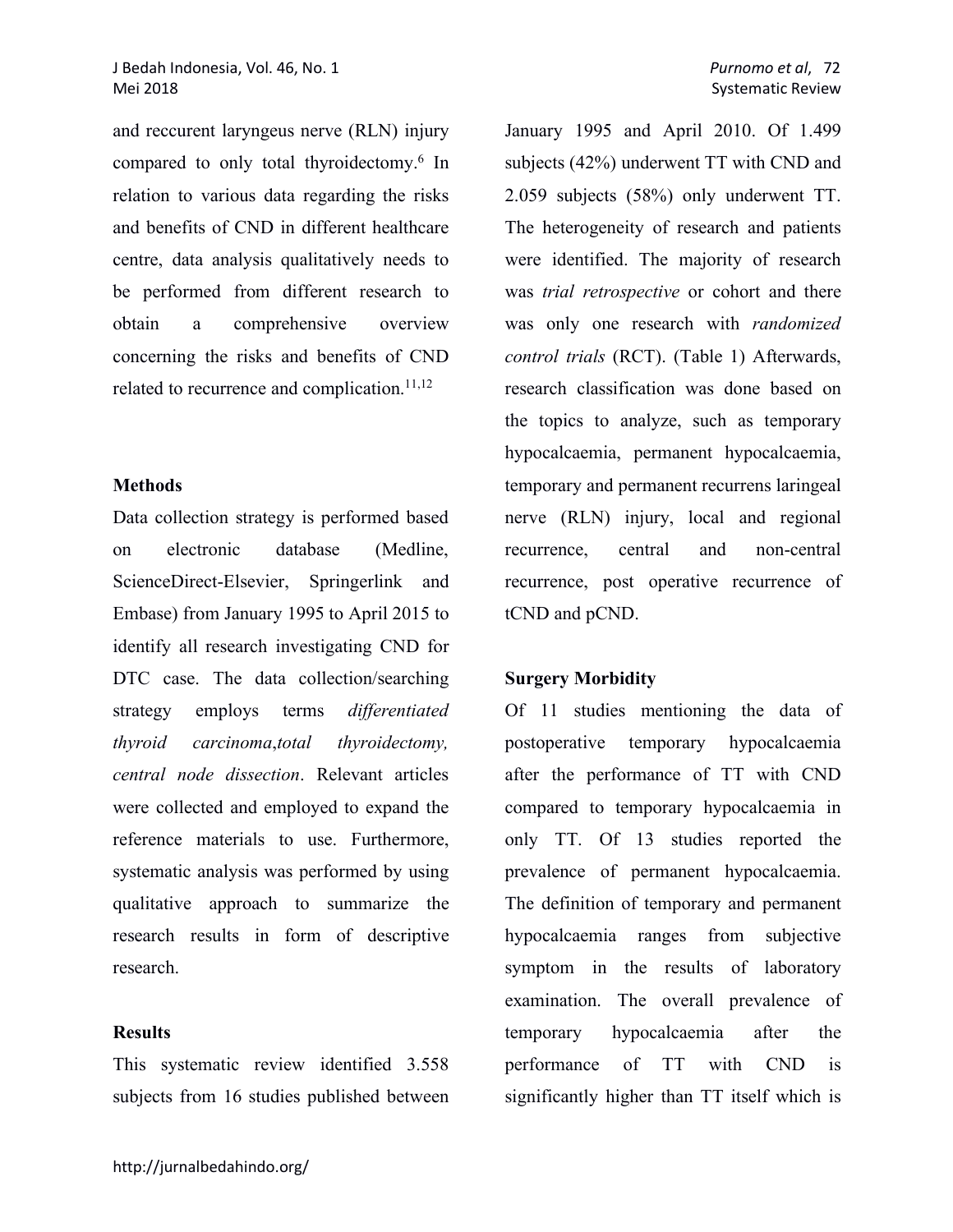262/845 (31%) compared to 239/1478, (16%). (Table 2). In relation to permanent hypocalcaemia, there is not difference between TT with CND and TT itself 17/1096 (1.6%) compared to 22/1696 (1.3%). (Table 3).

Of 10 research recorded the prevalence of temporary RLN injury after the performance of TT with CND or only TT. Meanwhile, 11 research elaborated the prevalence of permanent RLN injury. Not similar to the definition of hypocalcaemia, the diagnosis of RLN injury is made consistently, characterized by unilateral or bilateral vocal chord disfunction seen by direct laryngoscope. The prevalence of temporary RLN injury after the performance of TT with CND tends to be slightly higher than only TT which is 17/1096 (1.6%) compared to 22/1696 (1.3%). (Table 4). The prevalence of permanent RLN injury after the performance of TT with CND is similar to permanent RLN injury after the performance of only TT which is 15/918 (1.6%) compared to 19/1423(1.3%). This results show that there is no significant difference between the use of TT with CND and only TT in regard to permanent or temporary RLN injury. (Table 5)

### **Local and regional recurrence**

Post-operative local and regional recurrence in DTC was evaluated in 12 studies. The definition of local and regional recurrence is not consistent in surgical literature. The most of surgeons agreed that the increase of *thyroglobulin* or antibody level *antithyroglobulin* or positive imaging with USG, CT axsial or radioiodine scan to overall body indicate recurrence and will be confirmed by pathology during postoperation. As described previously, firstly we collect each recurrence after TT therapy with CND and compare it with the result of only TT. We found that the prevalence of local and regional recurrence was higher after only performance of TT compared to after the performance of TT with CND which was 119/1520 (7.8%) compared to 71/1050 (6.8%). (Table 6)

We conducted analysis on subgroup with recurrence in various locations in each lateral, central and multifocal recurrence research. After the selection, it was found 10 research of recurrence in central neck after the performance of TT with CND and only TT, based on analysis on subgroup and the prevalence of recurrence. The prevalence of recurrence in central neck is similar in each group. In the group performing TT with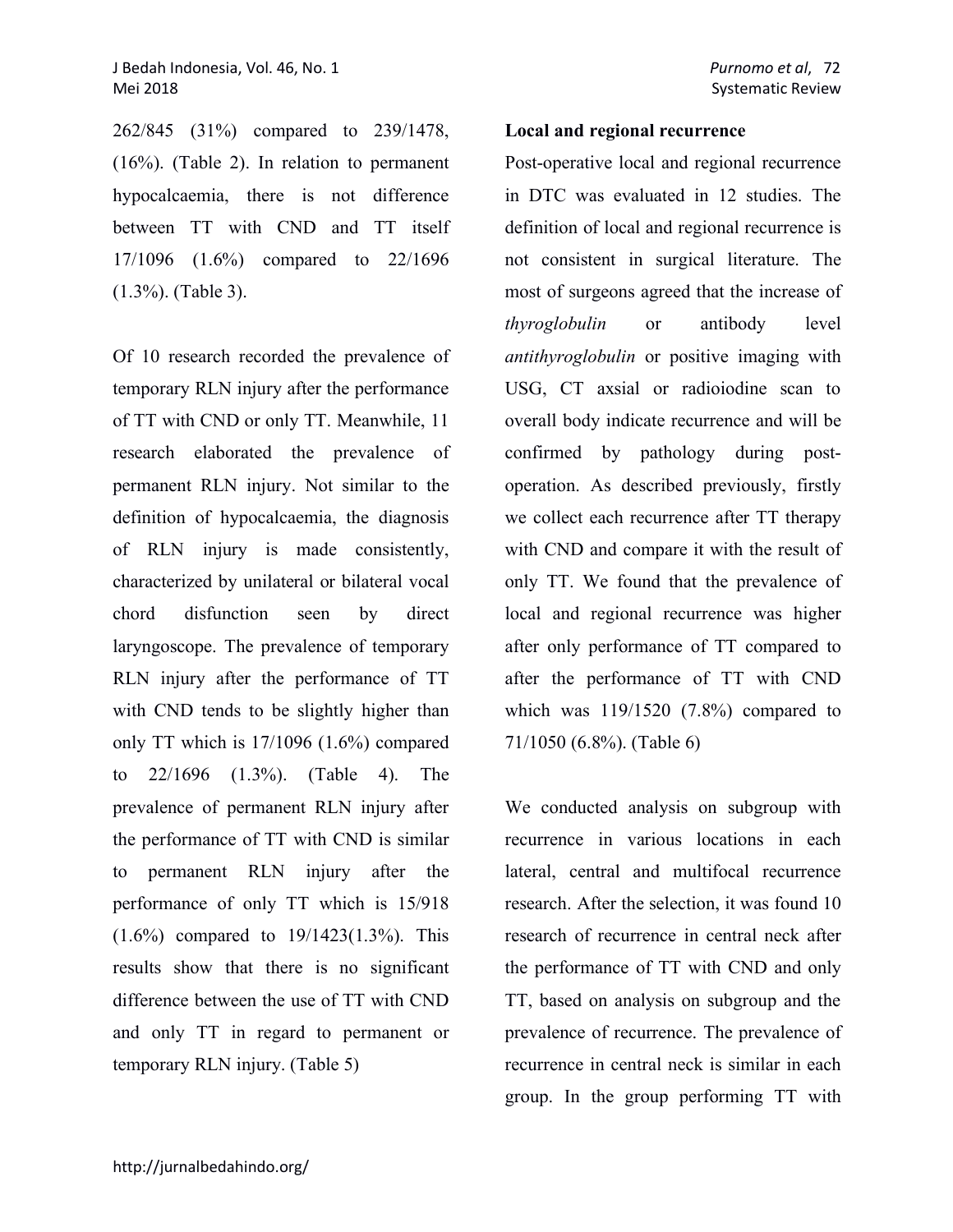CND was obtained 14/805 (1.7%) compared to only TT 30/1288 (2.3%). (Table 7 and 8).

## **Discussion**

The role of CND in thyroidectomy for DTC case is still controversial.13 Index to measure the accuracy in evaluating the different benefits from CND procedures for DTC is by central compartment metastasis and has been proved to prevent metastasis LNS in DTC and has benefit to increase survival rate<sup>14</sup> In relation to DTC characteristic which is slow growing tumor, it is hard to evaluate the accurate data regarding long term survival. Mortality due to other causes during observation period about the significant role of CND in improving survival in DTC has not been evaluated.<sup>15</sup> In the future, long term research with the aim to evaluate survival, evaluate morbidity and mortality and disease-free period in comparing the effectiveness and implementation of each surgical procedure is necessary.

## **Surgical Morbidity**

This systematical review revealed higher level of temporary hypocalcaemia prevalence in patients undergoing TT with CND compared to only performance of TT.<sup>16</sup> This risk is deemed to be caused by

wide dissection from central compartment which can interfere blood supply to parathyroid gland, particularly ipsilateral side gland. Moreover, TT with incidental parathyroidectomy or without transplantation of simultaneous parathyroid gland can also cause the prevalence of postoperative hypocalcaemia to more frequently occur.16,17 The prevalence of temporary vocal cord disorder is higher in the performance of TT with CND. It can occur due to mild injury from RLN because of surgical manipulation procedures, local edema or small-scale hematoma. 18

Total Thyroidectomy still causes permanent hypocalcaemia of 1-2% and recurrent permanent neural injury in larynx which is external branch of nervus laryngeous superior, although the surgery is performed by experienced surgeons.19,20 The results of our analysis are consistent in observation in DTC patients which is 1.3% undergoes hypocalcaemia and 1.34% undergoes RLN injury after the only performance of TT. The morbidity of permanent surgery does not increase in the patients with TT procedures accompanied with CND. Therefore, the addition of CND cannot improve the rate of permanent complication risk.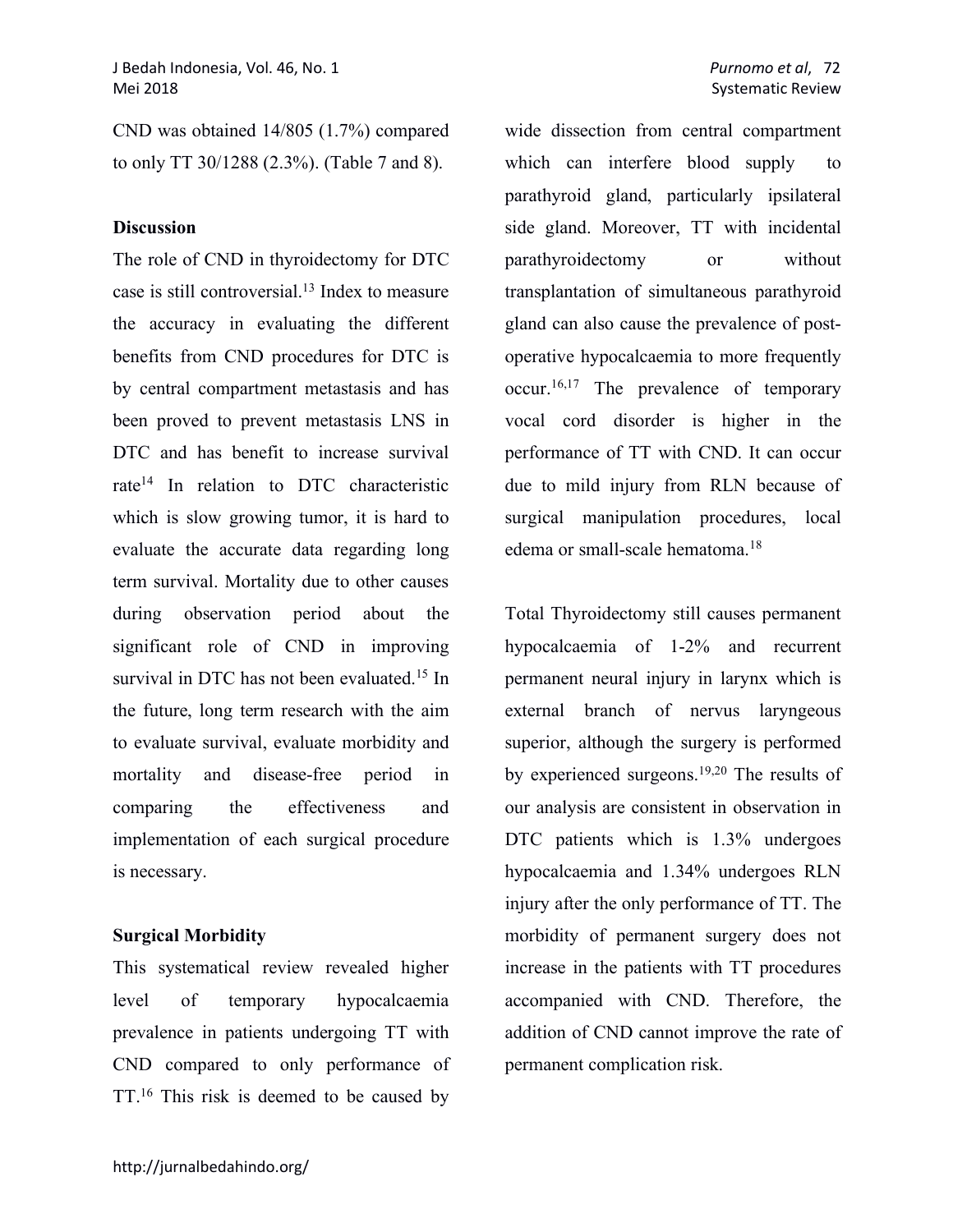## J Bedah Indonesia, Vol. 46, No. 1 *Purnomo et al*, 72 Mei 2018 Systematic Review Contract According to the Systematic Review Systematic Review Systematic Review Systematic Review

However, in this systematic review, not all studies have similarity in defining the criteria of hypocalcaemia, both quantity point and time cut off. Several studies employ the criteria of hypocalcaemia if the score of blood calcium is smaller than 2,0 mg/ml, whereas others use the criteria less than  $2,15 \text{ mg/ml}.^{21}$  Meanwhile, 1 research uses period limitation of 1 year to determine whether the subject undergoes permanent hypocalcaemia, which other studies employ 6 month period.6 Heterogeneity of this hypocalcaemia criteria can bias to the research about hypocalcaemia in CND.

#### **Recurrence**

Recurrence normally occurs in tumor with bigger size, older patients, male patients, invasive-growing tumor is identified from both lymphovascular and extracapsular extension and proven to have metastasis of lymph gland and high risk in the prognostic evaluation.22,23 Indicator between positive correlation between central compartment lymph gland and bad prognosis still raise debates. In other words, the risk factors may be able to predict positive score of metastasis of central compartment lymph gland and affect post-operative mortality due to mortality in DTC case are final point which is hard to be used for the surgeons

more focus on local and regional recurrence and the evaluation on significant intervention for the patients, although traditionally it can be accepted that metastasis of cervical lymph gland is associated with local and regional recurrence.<sup>21</sup>

Only performance of total thyroidectomy give similar success to disease control compared to TT with tCND or pCND. A study conducted by Cranshaw stated that local and regional recurrence in PTC patients with micro metastasis of lymph gland is equal to PTC patients without metastasis.25,26 It can be concluded that the benefits of CND to reduce locoregional recurrence are possibly estimated too high. The main rationale to regularly perform pCND is to prevent recurrence and risks of neural injury and permanent hypoparathyroid in tCND. However, in several studies, data is found that tCND does not increase morbidity. 27,28

*American Association Thyroid* (ATA) has guidelines which have been revised for DTC case in November 2009 regarding thyroid tumor 29 The recommendation correlates between surgical strategy and local and regional lymph gland involvement. This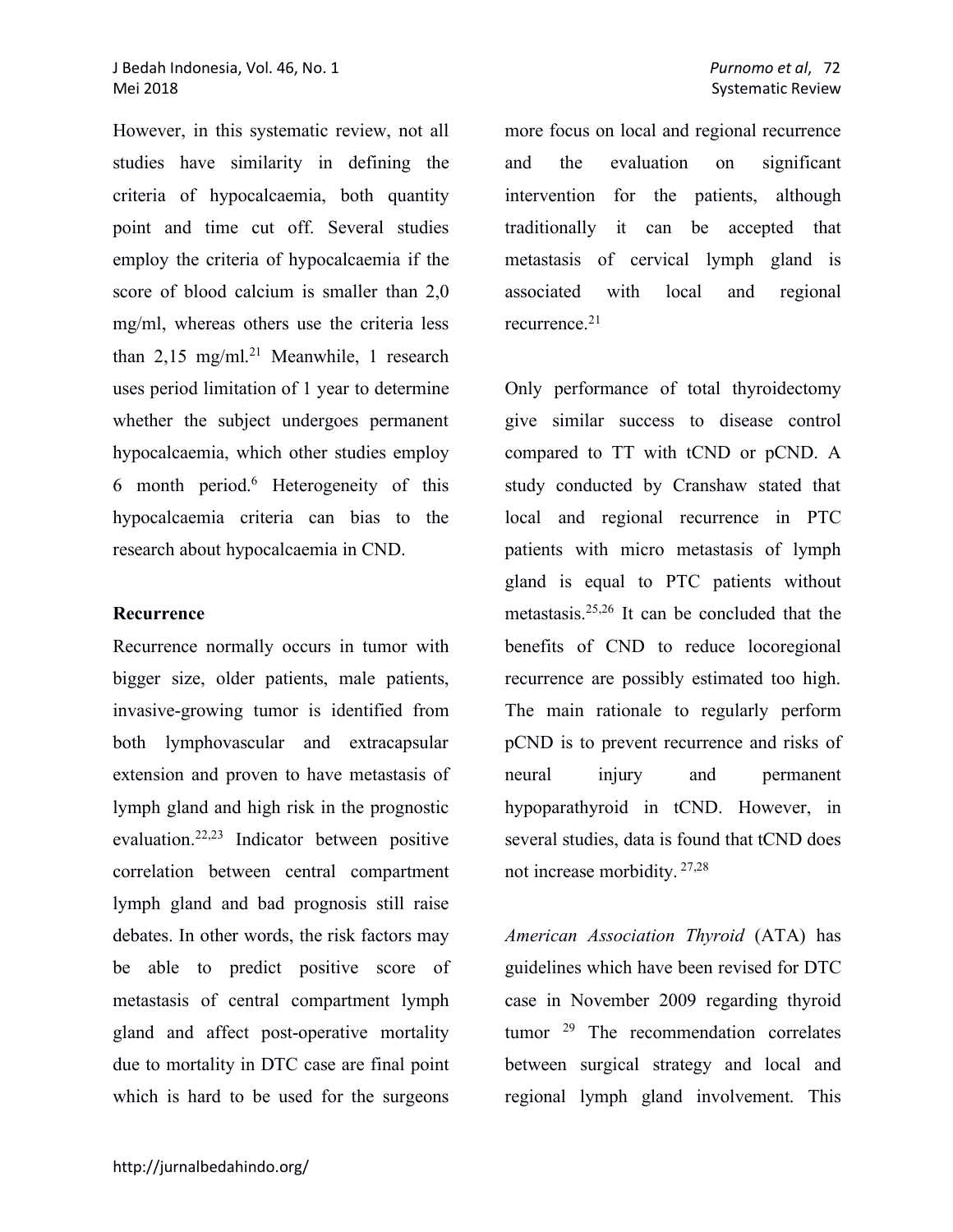committee is more careful in CND issue and recommends prophylactic CND in patients with high increase of T3 and T4. This recommendation can only achieve ranking with C level meaning that it is recommended based on the notion of experts, buy the committee acknowledges that prophylactic dissection is a controversial issue to date. <sup>30</sup> Therefore, the recommendation for this case is clearly required as long as there is surgeon to handle it. On valid strategy recommended is performing only thyroidectomy and recurrent operation is undertaken in recurrence case performed in small group which can be eventually developed the detection method of metastasis of lymph gland so that it can avoid unnecessary morbidity in the patients largely.31,32

Of 1 research reported that post-operative RAI therapy in the group of subject undergoing TT and CND.<sup>15</sup> Meanwhile, other 11 studies reported post-operative RAI therapy only.<sup>26</sup> This can be bias in evaluating the difference between higher detection level of metastasis of lymph gland in pCND and relatively lower recurrence after the performance of thyroidectomy without CND. Specified data about the proportion of patients in different group receiving RAI therapy and patients with RAI

therapy undergoing lymph gland recurrence is not obtained, so that we cannot perform analysis in this systematic review. Other limitation from this systematic review is that most of research reports taken are retrospective cohort, so that the level of data accuracy is not as high as prospective research.

## **Conclusion**

TT with CND has benefits to reduce recurrence rate. However, TT with CND has greater risks of temporary hypocalcaemia and temporary RLN injury compared to only TT. Research about the risks and benefits of CND using the same criteria of CND complication and RAI therapy is required.

# **References**

- 1. Calo PG, Medas F, Pisano G, Boi F, Baghino G, Mariotti S, et al. Differentiated thyroid cancer: indications and extent of central neck dissection – our experience. Int J Surg Oncol. 2013:625193.
- 2. Suh YJ, Kwon H, Kim SJ, Choi JY, Lee KE, Park J, et al. Factors affecting the locoregional recurrence of conventional papillary thyroid carcinoma after surgery: a retrospective analysis of 3381 patients. Ann Surg Oncol. 2015.
- 3. Glover AR, Gundara JS, Norlen O, Lee JC, Sidhu SB. The pros and cons of prophylactic central neck dissection in papillary thyroid carcinoma. Gland Surg. 2013;2:196-205.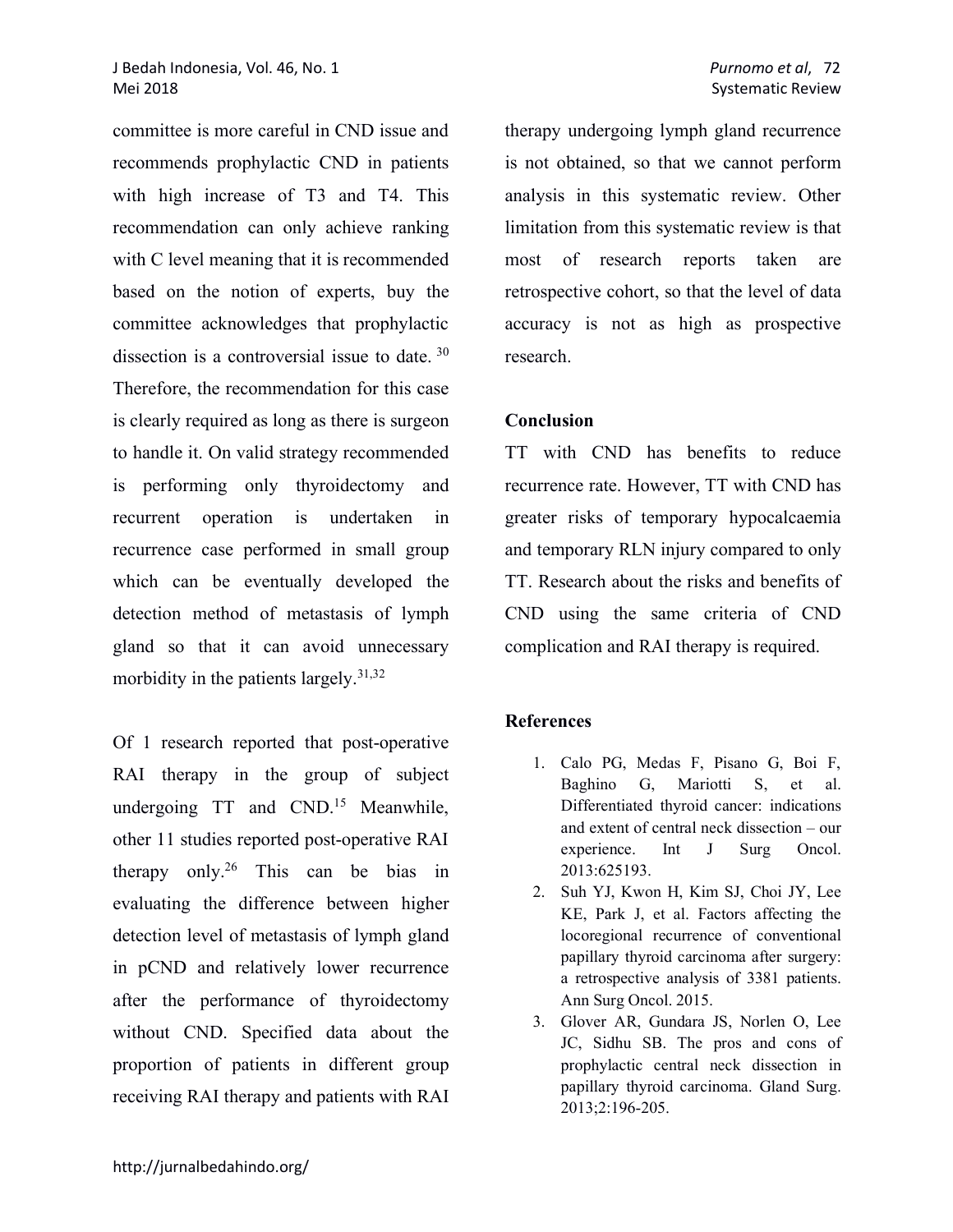- 4. Raffaeli M, De Crea C, Sessa L, Giustacchini P, Revelli L, Bellantone C, et al. Prospective evaluation of total thyroidectomy versus ipsilateral versus bilateral central neck dissection in patients with clinically node-negative papillary thyroid carcinoma. Surgery. 2012;152:957-64.
- 5. Davidson HC, Park BJ, Johnson JT. Papillary thyroid cancer: controversies in the management of neck metastasis. Laryngoscope 2008;118: 2161–2165.
- 6. Rotstein L. The role of lymphadenectomy in the management of papillary carcinoma of the thyroid. J Surg Oncol 2009;99:186– 188.
- 7. Bilimoria K, Bentrem D, Ko C, et al. Extent of surgery affects survival for papillary thyroid cancer. Ann Surg 2007;246:375–381.
- 8. Lee Y, Kim S, Kim S, et al. Extent of routine central lymph node dissection with small papillary thyroid carcinoma. World J Surg 2007;31:1954–1959.
- 9. Roh J, Kim J, Park C. Central cervical nodal metastasis from papillary thyroid microcarcinoma: pattern and factors predictive of nodal metastasis. Ann Surg Oncol 2008;15:2482–2486.
- 10. Henry JF, Denizot A, Bellus JF. Papillary thyroid carcinomas revealed by metastatic cervical lymph nodes. Endocr Surg 1992;9:349–355.
- 11. Wada N, Duh QY, Sugino K, et al. Lymph node metastasis from 259 papillary thyroid microcarcinomas: frequency, pattern of occurrence and recurrence, and optimal strategy for neck dissection. Ann Surg 2003;237: 399–407.
- 12. Mazzaferri E, Jhiang S. Long-term impact of initial surgical and medical therapy on papillary and follicular thyroid cancer. Am J Med 1994;97: 418–428.
- 13. Scheumann GF, Gimm O, Wegener G, et al. Prognostic significance and surgical management of locoregional lymph node

metastases in papillary thyroid cancer. World J Surg 1994;18:559–567.

- 14. Hughes C, Shaha A, Shah J, et al. Impact of lymph node metastasis in differentiated carcinoma of the thyroid: a matched-pair analysis. Head Neck 1996;18:127–132.
- 15. Shah J, Loree T, Dharker D, et al. Prognostic factors in differentiated carcinoma of the thyroid gland. Am J Surg 1992;164:658–661.
- 16. Sato N, Oyamatsu M, Koyama Y, et al. Do the level of nodal disease according to the TNM classification and the number of involved cervical nodes reflect prognosis in patients with differentiated carcinoma of the thyroid gland? J Surg Oncol 1998;69:151–155.
- 17. Brian M. Sadowski, Samuel K. Snyder, Terry C. Lairmore. Routine bilateral central lymph node clearance for papillary thyroid cancer. Surgery 2009;146:696– 705.
- 18. Ernst Gemsenjager, Aurel Perren, Burkhardt Seifert, et al. Lymph node surgery in papillary thyroid carcinoma. J Am Coll Surg 2003;197:182–190.
- 19. Henry JF, Gramatica L, Denizot A, et al. Morbidity of prophylactic lymph node dissection in the central neck area in patients with papillary thyroid carcinoma. Langenbeck's Arch Surg 1998;383:167– 169.
- 20. Jong-Lyel Roh, Jae-Yong Park, Chan Il Park. Total thyroidectomy plus neck dissection in differentiated papillary thyroid carcinoma patients pattern of nodal metastasis, morbidity, recurrence, and postoperative levels of serum parathyroid hormone. Ann Surg 2007;245:604–610.
- 21. Sywak M, Cornford L, Roach P, et al. Routine ipsilateral level VI lymphadenectomy reduces postoperative thyroglobulin levels in papillary thyroid cancer. Surgery 2006;140:1000–1007.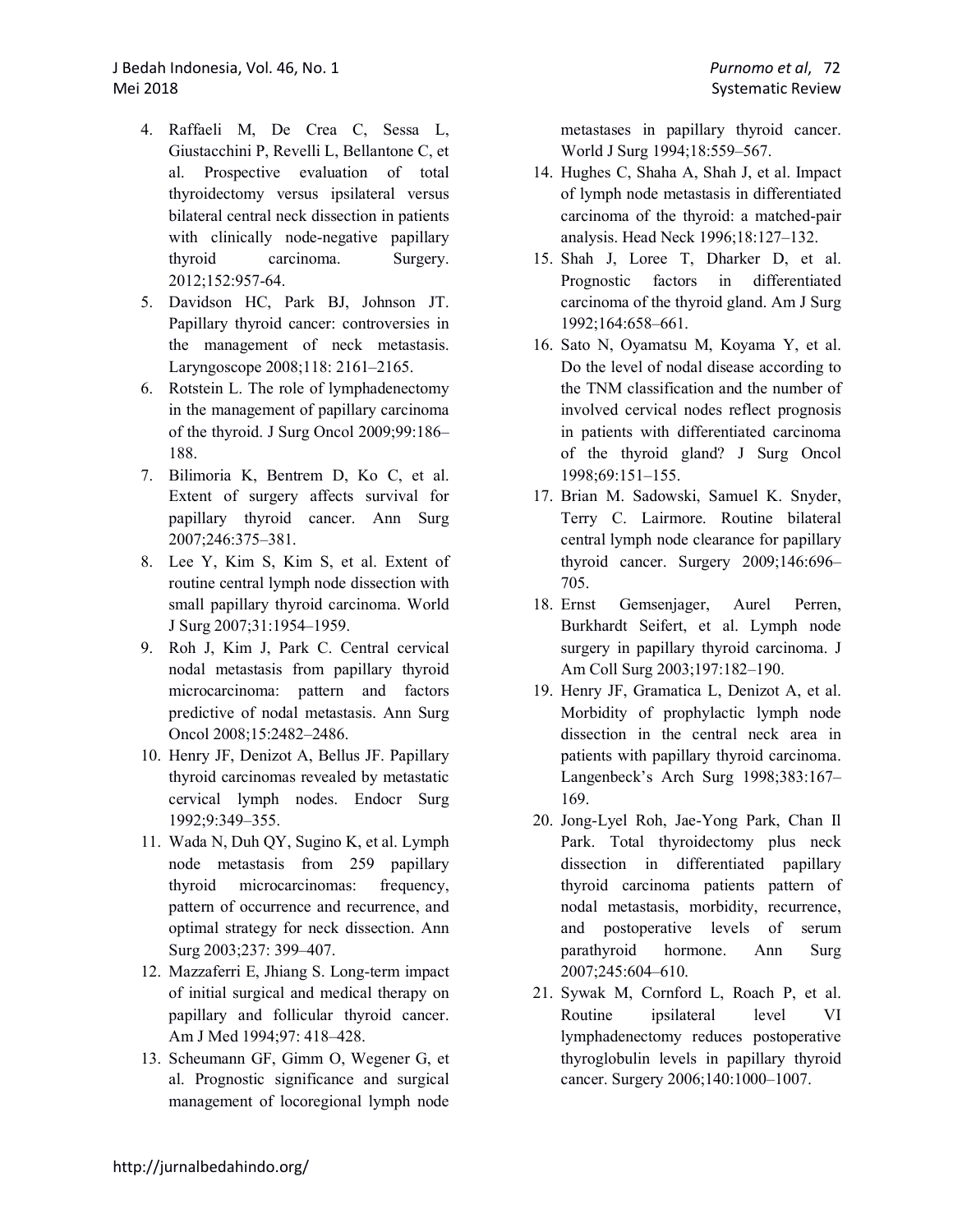- 22. Roh J-L, Park J-Y, Park CI. Prevention of postoperative hypocalcemia with routine oral calcium and vitamin d supplements in patients with differentiated papillary thyroid carcinoma undergoing total thyroidectomy plus central neck dissection. Cancer 2009;115:251–258.
- 23. Rosenbaum MA, McHenry CR. Central neck dissection for papillary thyroid cancer. Arch Otolaryngol Head Neck Surg 2009;135:1093–1097.
- 24. Palestini N, Borasi A, Cestino L, et al. Is central neck dissection a safe procedure in the treatment of papillary thyroid cancer? Our experience. Langenbecks Arch Surg 2008;393:693–698.
- 25. Besic N, Zgajnar J, Hocevar M, et al. Extent of thyroidectomy and lymphadenectomy in 254 patients with papillary thyroid microcarcinoma: a single-institution experience. Ann Surg Oncol 2009;16:920–928.
- 26. Steinmu¨ ller T, Klupp J, Wenking S, et al. Complications associated with different surgical approaches to differentiated thyroid carcinoma. Langenbeck's Arch Surg 1999;384:50–53.
- 27. Moo T-A, McGill J, Allendorf J, Lee J, Fahey T III, Zarnegar R. Impact of prophylactic central neck lymph node

dissection on early recurrence in papillary thyroid carcinoma. World J Surg 2010;34:1187–1191.

- 28. Zuniga S, Sanabria A. Prophylactic central neck dissection in stage N0 papillary thyroid carcinoma. Arch Otolaryngol Head Neck Surg 2009; 135:1087–1091.
- 29. Shen WT, Ogawa L, Ruan D, Suh I, Duh Q-Y, Clark OH. Central neck lymph node dissection for papillary thyroid cancer: the reliability of surgeon judgment in predicting which patients will benefit. Surgery 2010; 148:398–403.
- 30. Perrino M, Vannucchi G, Vicentini L, et al. Outcome predictors and impact of central node dissection and radiometabolic treatments in papillary thyroid cancers <2 cm. Endocrine-Relat Cancer 2009;16:201–210.
- 31. Chisholm EJ, Kulinskaya E, Tolley NS. Systematic review and meta-analysis of the adverse effects of thyroidectomy combined with central neck dissection as compared with thyroidectomy alone. Laryngoscope 2009; 119:1135–1139.
- 32. Koo BS, Choi EC, Yoon Y-H, et al. Predictive factors for ipsilateral or contralateral central lymph node metastasis in unilateral papillary thyroid carcinoma. Ann Surg. 2009;249:840–844.

ISSN: 0216-0951 J Bedah Indonesia. 2018;46:72-85

Correspondence author: HS Wahyu Purnomo hswpurnomo@gmail.com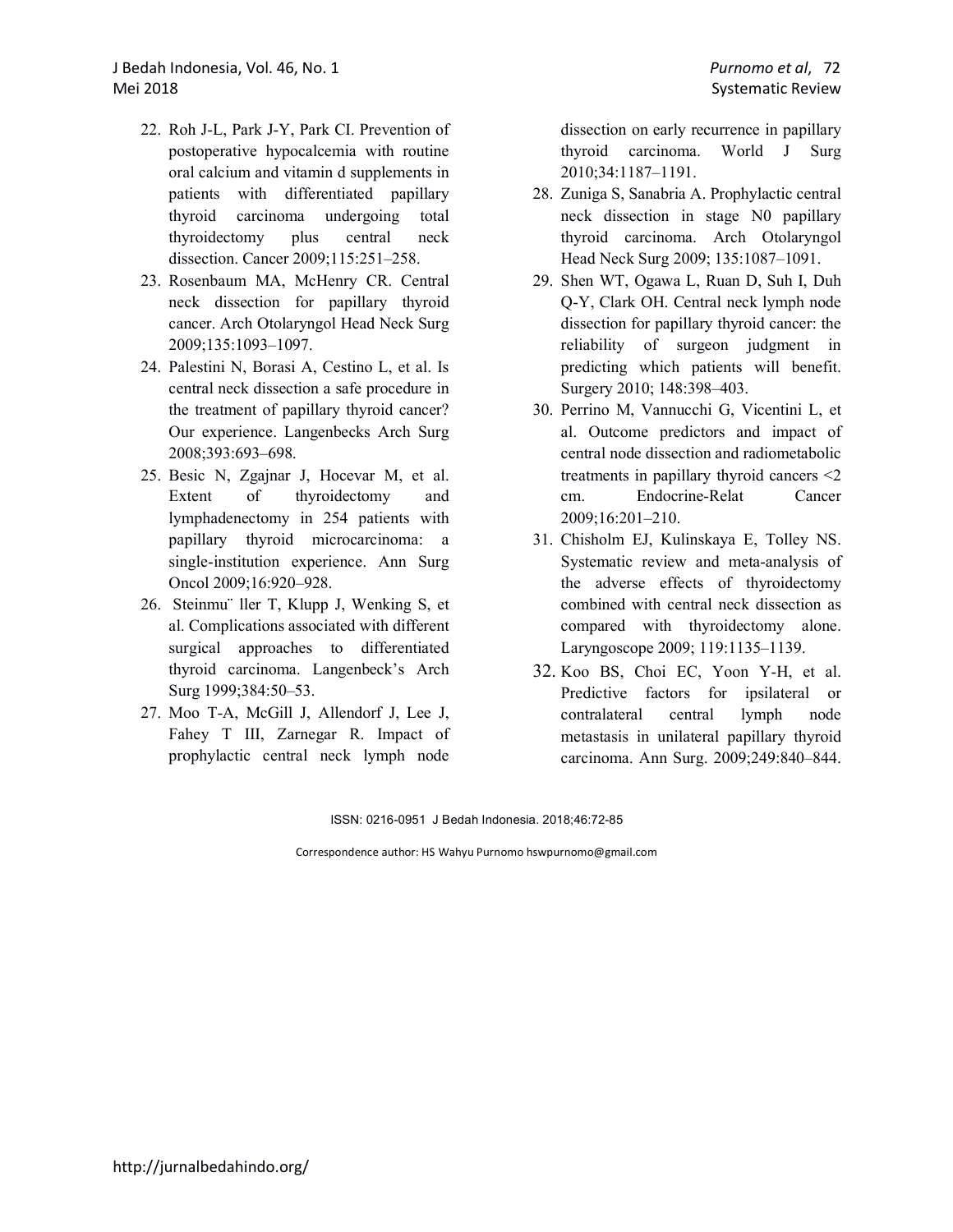| Tabel 1. Characteristics of Research |
|--------------------------------------|
|--------------------------------------|

| Data Source                 | <b>Village</b><br>in | Sample capacity in<br>each group                                               | <b>Additional</b><br>dissection in<br>lateral disease | Postoperative<br>/ Radioiodine<br>therapy      | Follow-up<br>period | <b>Stadium</b>               |
|-----------------------------|----------------------|--------------------------------------------------------------------------------|-------------------------------------------------------|------------------------------------------------|---------------------|------------------------------|
| Henry et al.,<br>1998       | <b>RT</b>            | 1:TT(50)<br>2: TT+PCND (50)                                                    | 1:00 LND<br>2:00 LND                                  | Not described                                  | 12                  | 3b, level<br>B               |
| Steinmuller<br>et al., 1999 | <b>RT</b>            | $1:TT+CND(53)$<br>$2:TT+LND(15)$<br>3:TT(70)                                   | $1:00$ LND<br>2:15 LNDs<br>3:00 LND                   | Not described                                  | 72                  | 4, level C                   |
| Wade et al.,<br>2003        | <b>RT</b>            | 1: TT+TCND+TLND<br>(24)<br>$2A$ :<br>TT+PCND+PLND<br>(185)<br>2B: TT+PCND (50) | 1: 24 MRNDs<br>2A: 185MRNDs<br>2B: 0 MRND             | Not described                                  | $>53$               | 3b, level<br>B               |
| Gemsenjager<br>et al., 2003 | <b>ICS</b>           | $1:TT+TCND(42)$<br>$2:TT + PCND (29)$<br>3:TT(88)                              | 45 LNDs<br>overall                                    | Ablation I131<br>$(69)$ overall                | 97.2                | 2b, level<br>B               |
| Sywak et al.,<br>2006       | <b>ICS</b>           | $1:TT+ICND(55)$<br>2:TT(391)                                                   | 1: 0 MRND<br>2: 0 MRND                                | Regularly<br>performed                         | >24.5               | 2b, level<br>B               |
| Roh et al.,<br>2007         | $\overline{RCT}$     | $1:TT+BCND(82)$<br>$(TT + TCND (42)$<br>$(TT + PCND (40))$<br>2:TT(73)         | 1:26 LNDs<br>2:00 LND                                 | Regularly<br>performed                         | Not described       | $\overline{2b}$ , level<br>B |
| Palestini et<br>al., 2008   | <b>RT</b>            | $1:TT+BCND(64)$<br>2: TT+ICND (93)<br>3:TT(148)                                | 1:33 LNDs<br>2:00 LND<br>3:00 LND                     | Not described                                  | Not described       | 3b, level<br>B               |
| Davidson et<br>al.,2008     | <b>RT</b>            | 1: TT+TCND (19)<br>2: TT+TLND (73)<br>3: TT+TCND+<br>TLND 14                   | 73 LNDs<br>overall                                    | Regularly<br>performed                         | 78                  | 3b, level<br>B               |
| Perrino et<br>al., 2009     | <b>ICS</b>           | 1: TT+PCND (92)<br>2:TT(159)                                                   | 35 LNDs<br>overall                                    | 140 Ablation<br>I131 overall                   | 69.2                | 2b, level<br>B               |
| Zuniga et al.,<br>2009      | <b>ICS</b>           | 1: TT+PCND (136)<br>2:TT(130)                                                  | None                                                  | 1:79 I terapi<br>131<br>2:55 terapi<br>I131    | 82.8                | 2b, level<br>B               |
| Besic et al.,<br>2009       | <b>ICS</b>           | 1: TT +TCND or<br><b>PCND</b> (30)<br>2:TT(224)                                | 55 LNDs<br>overall                                    | 124 Ablation<br>I131 overall                   | 56                  | 2b, level<br>B               |
| Rosenbaum<br>et al., 2009   | <b>RT</b>            | $1:TT+TCND(22)$<br>2:TT(88)                                                    | 1: 7 MRNDs<br>$2:6$ MRNDs                             | 1:18 Ablation<br>I131<br>$2:56$ ablasi<br>1131 | >33.6               | 3b, level<br>B               |
| Roh et al.,<br>2009         | <b>RCT</b>           | $1:TT+CND(148)$<br>2:TT(49)                                                    | 1:36 LNDs<br>$2:00$ LND                               | Regularly<br>performed                         | 36                  | 1b, level<br>A               |
| Sadowski et<br>al., 2009    | RT                   | $1:TT+BCND(168)$<br>$2:TT+ICND(11)$<br>3:TT(130)                               | 1: 33MRNDs<br>2:00 MRND<br>3:00 MRND                  | 209 Ablation<br>I131 overall                   | 38.8                | 3b, level<br>B               |
| Shen et al.,<br>2010        | RT                   | 1A:TT+TCND+<br>TLND(81)<br>1B: TT+TCND (110)<br>2:TT(191)                      | 1A: 81 LNDs<br>1B: 0 LND<br>2: 0 LND                  | Not described                                  | $>24$               | 3b, level<br>B               |
| Moo et al.,<br>2010         | RT                   | $1:TT+PCND(45)$<br>2:TT(36)                                                    | None                                                  | 1:32 Ablation<br>I131<br>2:24 Ablation<br>I131 | 37.2                | 3b, level<br>B               |

RT: retrospective trial; ICS: individual cohort study; RCT: randomized controlled trial; TT: total thyroidectomy; CND: central neck dissection; LND: lateral neck dissection; TCND: therapeutic CND; PCND: prophylactic CND; BCND: bilateral CND; ICND: ipsilateral CND; TLND: therapeutic LND; MRND: modified radical neck dissection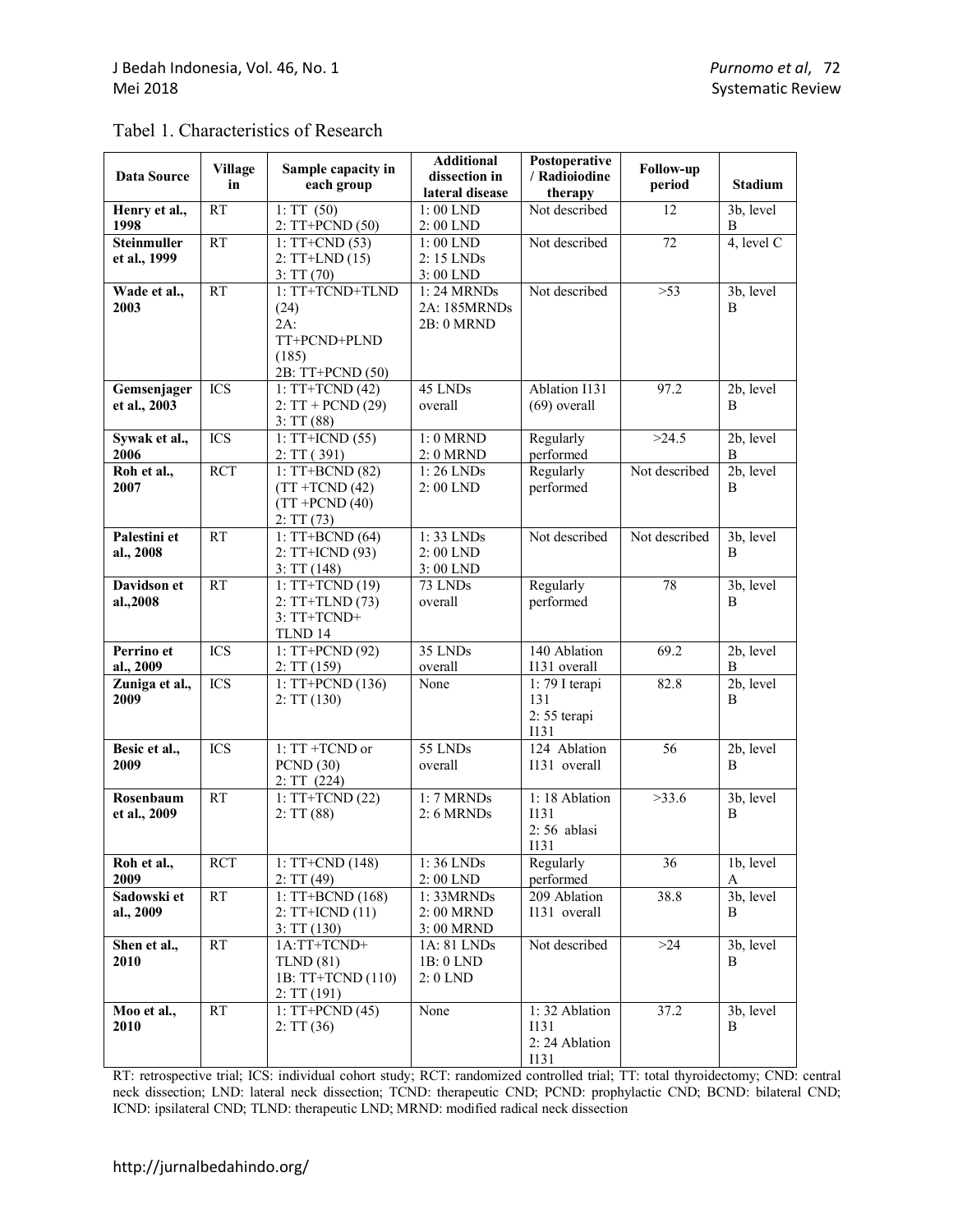| Research or subgroup     | $TT + CND$ |       | TT            |                |       |               |  |
|--------------------------|------------|-------|---------------|----------------|-------|---------------|--|
|                          | n          | Total | $\frac{0}{0}$ | n              | Total | $\frac{0}{0}$ |  |
| Henry et al., 1998       | 7          | 50    | 14.0%         | 4              | 50    | $8.0\%$       |  |
| Steinmuller et al., 1999 | 21         | 53    | 39.6%         | 25             | 70    | 35.7%         |  |
| Sywak et al., 2006       | 10         | 56    | 17.8%         | 32             | 391   | 8.2%          |  |
| Roh et al., 2007         | 25         | 82    | 30.4%         | 7              | 73    | $9.6\%$       |  |
| Palestini et al., 2008   | 45         | 157   | 28.6%         | 19             | 147   | 12.9%         |  |
| Perrino et al., 2009     | 8          | 92    | $8.6\%$       | 11             | 159   | $6.9\%$       |  |
| Besic et al., 2009       | 13         | 30    | 43.3%         | 57             | 224   | $25.4\%$      |  |
| Rosenbaum et al., 2009   | 19         | 22    | 86.3%         | 51             | 88    | 57.9%         |  |
| Roh et al., 2009         | 58         | 148   | 39.1%         | 10             | 49    | 20.4%         |  |
| Moo et al., 2010         | 14         | 45    | 31.1%         | $\overline{2}$ | 36    | 5.5%          |  |
| T. Shen et al., 2010     | 42         | 110   | 38.1%         | 21             | 191   | 10.2%         |  |
| Total                    | 262        | 845   | 31.0%         | 239            | 1478  | 16.0%         |  |

# Table 2. Temporary Hypocalcaemia

Table 3. Permanent Hypocalcaemia

| Research or subgroup     | $TT + CND$     |       | <b>TT</b>     |          |       |               |
|--------------------------|----------------|-------|---------------|----------|-------|---------------|
|                          | n              | Total | $\frac{0}{0}$ | N        | Total | $\frac{0}{0}$ |
| Henry et al., 1998       | $\overline{2}$ | 50    | $4.0\%$       | $\theta$ | 50    | $0\%$         |
| Steinmuller et al., 1999 |                | 53    | 1.9%          | 0        | 70    | $0\%$         |
| Gemsenjager et al., 2003 |                | 71    | 1.4%          | 0        | 88    | $0\%$         |
| Sywak et al., 2006       |                | 56    | 1.8%          | 2        | 391   | $0.5\%$       |
| Roh et al., 2007         |                | 82    | 4.8%          |          | 73    | 1.3%          |
| Palestini et al., 2008   |                | 157   | $0\%$         | 4        | 147   | 2.7%          |
| Perrino et al., 2009     |                | 92    | $1.1\%$       | 6        | 159   | 3.8%          |
| Besic et al., 2009       |                | 30    | 6.6%          | 6        | 224   | 2.7%          |
| Rosenbaaum et al., 2009  |                | 22    | 4.5%          | 0        | 88    | $0\%$         |
| Sadowski et al., 2009    |                | 180   | $0\%$         | 0        | 130   | $0\%$         |
| Roh et al., 2009         |                | 148   | 2.7%          |          | 49    | $2\%$         |
| Moo et al., 2010         | 0              | 45    | $0\%$         | 2        | 36    | 5.5%          |
| T. Shen et al., 2010     | 0              | 110   | $0\%$         | 0        | 191   | $0\%$         |
| Total                    | 17             | 1096  | 1.6%          | 22       | 1696  | 1.3%          |

Table 4. Temporary RLN Injury

| Research or subgroup     | $TT + CND$     |       |               | TT |       |         |
|--------------------------|----------------|-------|---------------|----|-------|---------|
|                          | n              | Total | $\frac{0}{0}$ | n  | Total | $\%$    |
| Henry et al., 1998       | $\overline{2}$ | 50    | $4.0\%$       | 3  | 50    | $6.0\%$ |
| Steinmuller et al., 1999 | 2              | 53    | $3.7\%$       | 6  | 66    | $9.1\%$ |
| Sywak et al., 2006       |                | 56    | 1.8%          | 4  | 391   | $1.0\%$ |
| Roh et al., 2007         | 6              | 82    | 7.3%          | 3  | 73    | $4.1\%$ |
| Palestini et al., 2008   | 10             | 157   | 6.3%          |    | 147   | $1.4\%$ |
| Perrino et al., 2009     | $\overline{c}$ | 92    | $2.1\%$       |    | 159   | 3.1%    |
| Rosenbaaum et al.,       | 2              | 22    | $9.0\%$       | 2  | 88    | 2.3%    |
| 2009                     |                |       |               |    |       |         |
| Sadowski et al., 2009    | 15             | 180   | 8.3%          | 6  | 130   | 4.6%    |
| Moo et al., 2010         | $\mathfrak{D}$ | 45    | $4.4\%$       |    | 36    | $0\%$   |
| T. Shen et al., 2010     | $\mathfrak{D}$ | 110   | 1.8%          |    | 191   | $3.7\%$ |
| Total                    | 17             | 1096  | 1.6%          | 22 | 1696  | 1.3%    |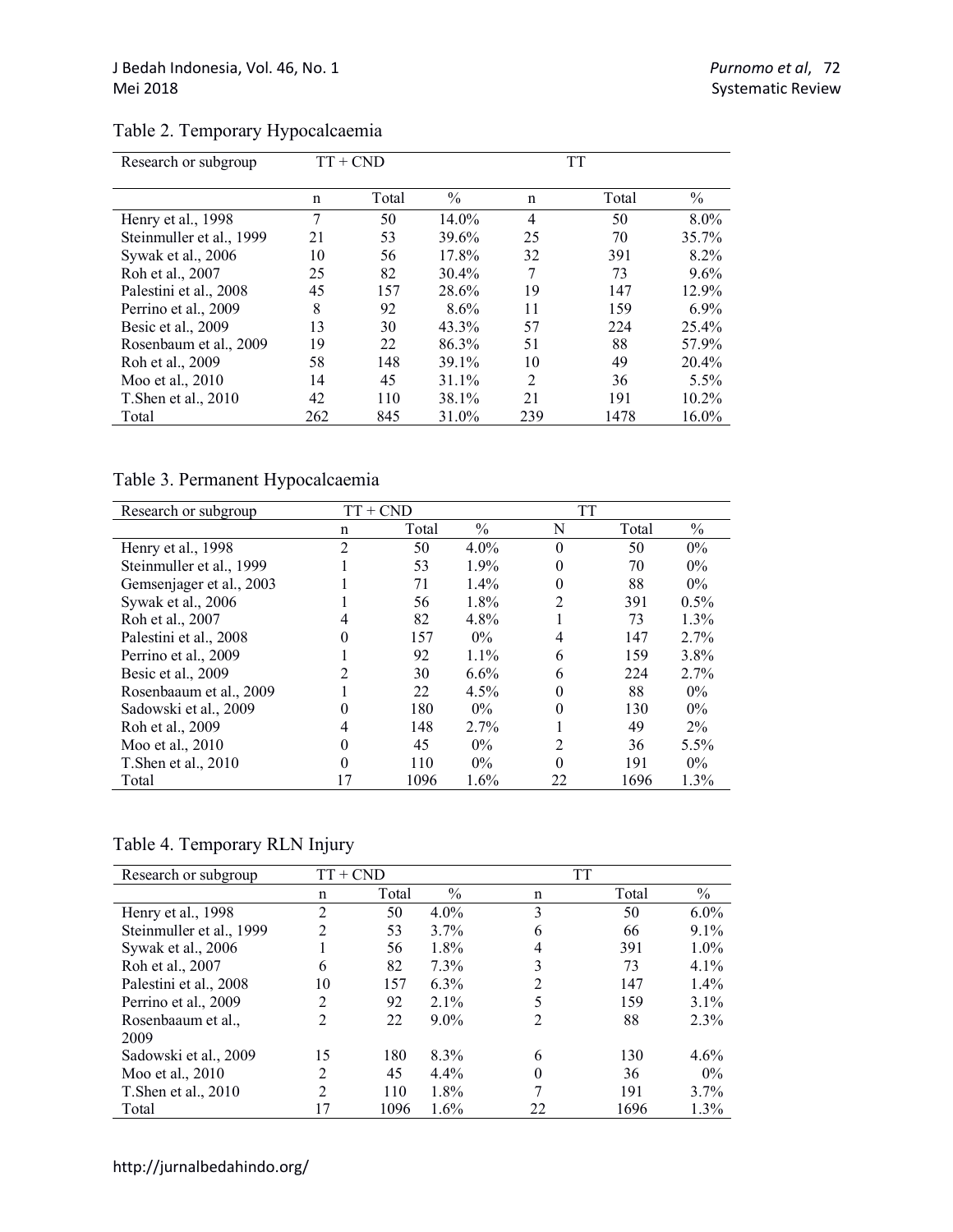| Research or subgroup     |          | TT + CND | <b>TT</b>     |                |       |               |
|--------------------------|----------|----------|---------------|----------------|-------|---------------|
|                          | n        | Total    | $\frac{0}{0}$ | n              | Total | $\frac{0}{0}$ |
| Henry et al., 1998       | $\Omega$ | 50       | $0\%$         | $\Omega$       | 50    | $0\%$         |
| Steinmuller et al., 1999 |          | 53       | 1.9%          |                | 70    | $0\%$         |
| Sywak et al., 2006       | 0        | 56       | $0\%$         | 4              | 391   | $1.0\%$       |
| Gemsenjager et al.,      | 4        | 71       | 5.6%          | $\theta$       | 88    | $0\%$         |
| .2003                    |          |          |               |                |       |               |
| Roh et al., 2007         | 3        | 82       | $3.7\%$       | $\overline{2}$ | 73    | 2.7%          |
| Palestini et al., 2008   | 0        | 157      | $0\%$         | $\overline{2}$ | 147   | $1.4\%$       |
| Perrino et al., 2009     |          | 92       | $1.1\%$       | 4              | 159   | 2.5%          |
| Rosenbaaum et al.,       | 2        | 22       | $9.1\%$       | $\overline{2}$ | 88    | 2.3%          |
| 2009                     |          |          |               |                |       |               |
| Sadowski et al., 2009    | 4        | 180      | $2.2\%$       | 4              | 130   | $3.1\%$       |
| Moo et al., 2010         |          | 45       | $0\%$         |                | 36    | $0\%$         |
| T. Shen et al., 2010     | 2        | 110      | 1.8%          | $\mathfrak{D}$ | 191   | 1.0%          |
| Total                    | 15       | 918      | 1.6%          | 19             | 1423  | 1.3%          |

# Table 5. Permanent RLN Injury

# Table 6. Local and regional recurrence

| Research or subgroup         |                | $TT + CND$ | <b>TT</b>     |                |       |               |
|------------------------------|----------------|------------|---------------|----------------|-------|---------------|
|                              | n              | Total      | $\frac{0}{0}$ | n              | Total | $\frac{0}{0}$ |
| Gemsenjager et al.,<br>.2003 | 6              | 71         | 8.5%          | $\overline{2}$ | 88    | 2.3%          |
| Wada et al., 2003            | 5              | 259        | 1.9%          | 1              | 155   | 0.6%          |
| Sywak et al., 2006           | $\mathfrak{D}$ | 56         | $3.6\%$       | 22             | 391   | $5.6\%$       |
| Roh et al., 2007             | 1              | 82         | $1.2\%$       | 3              | 73    | 4.1%          |
| Davidson et al., 2008        | 5              | 19         | 26%           | 22             | 77    | 29%           |
| Perrino et al., 2009         | 5              | 92         | 5.4%          | 22             | 159   | 14%           |
| Rosenbaaum et al.,<br>2009   | $\mathbf{I}$   | 22         | 4.5%          | $\overline{2}$ | 88    | 2.3%          |
| Zuniga et al., 2009          | 19             | 136        | 14%           | 26             | 130   | 20%           |
| Roh et al., 2009             |                | 148        | $2.1\%$       | 0              | 49    | $0\%$         |
| Besic et al., 2009           | 0              | 10         | $0\%$         | $\overline{2}$ | 83    | $2.4\%$       |
| Moo et al., 2010             | 2              | 45         | 4.4%          | 6              | 36    | 17%           |
| T. Shen et al., 2010         | 24             | 110        | 22%           | 11             | 191   | 5.8%          |
| Total                        | 71             | 1050       | 6.8%          | 119            | 1520  | 7.8%          |